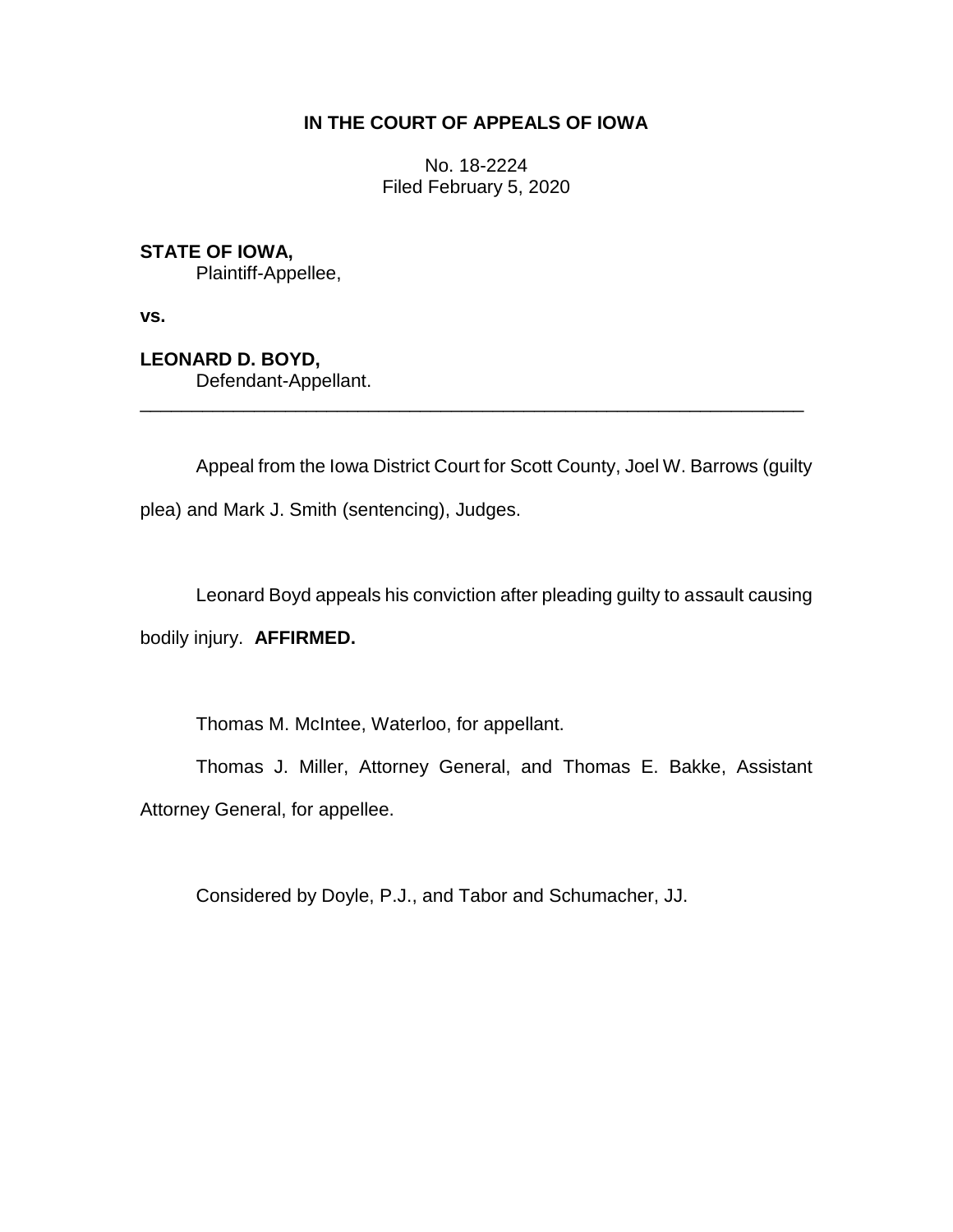## **DOYLE, Presiding Judge.**

 $\overline{a}$ 

On appeal after pleading guilty to assault causing bodily injury, Leonard Boyd raises several claims of ineffective assistance of counsel.<sup>1</sup> We review these claims de novo. *See Lamasters v. State*, 821 N.W.2d 856, 862 (Iowa 2012). Boyd must show both that his counsel breached a duty and prejudice resulted or his claims fail. *See State v. Clay*, 824 N.W.2d 488, 495 (Iowa 2012).

First, Boyd claims his counsel was ineffective by failing to "fully and effectively investigate the facts" and "interview key witnesses." But Boyd does not explain what information an investigation would have unearthed or how that information would have changed his decision to plead guilty. Because the record is inadequate to resolve this claim on direct appeal, we must preserve it for a postconviction-relief proceeding. *See State v. Johnson*, 784 N.W.2d 192, 198 (Iowa 2010) (stating that if a defendant wishes to have an ineffective-assistance claim resolved on direct appeal but the record is inadequate, "the court must preserve it for a postconviction-relief proceeding, regardless of the court's view of the potential viability of the claim").

Boyd also claims his counsel was ineffective in failing to file a motion in arrest of judgment to challenge his plea, arguing his plea was involuntarily. *See*  Iowa R. Crim. P. 2.24(3)(a) ("A defendant's failure to challenge the adequacy of a

<sup>&</sup>lt;sup>1</sup> Our supreme court decided recent amendments to Iowa Code section 814.6 (2019), limiting direct appeals from guilty pleas apply only prospectively and do not apply to cases, like this one, pending on July 1, 2019. *See State v. Macke*, 933 N.W.2d 226, 235 (Iowa 2019). It also decided that amendments to Iowa Code section 814.7, which prohibit consideration of ineffective-assistance-of-counsel claims on direct appeal, also do not apply to those cases pending on July 1, 2019. *See id.*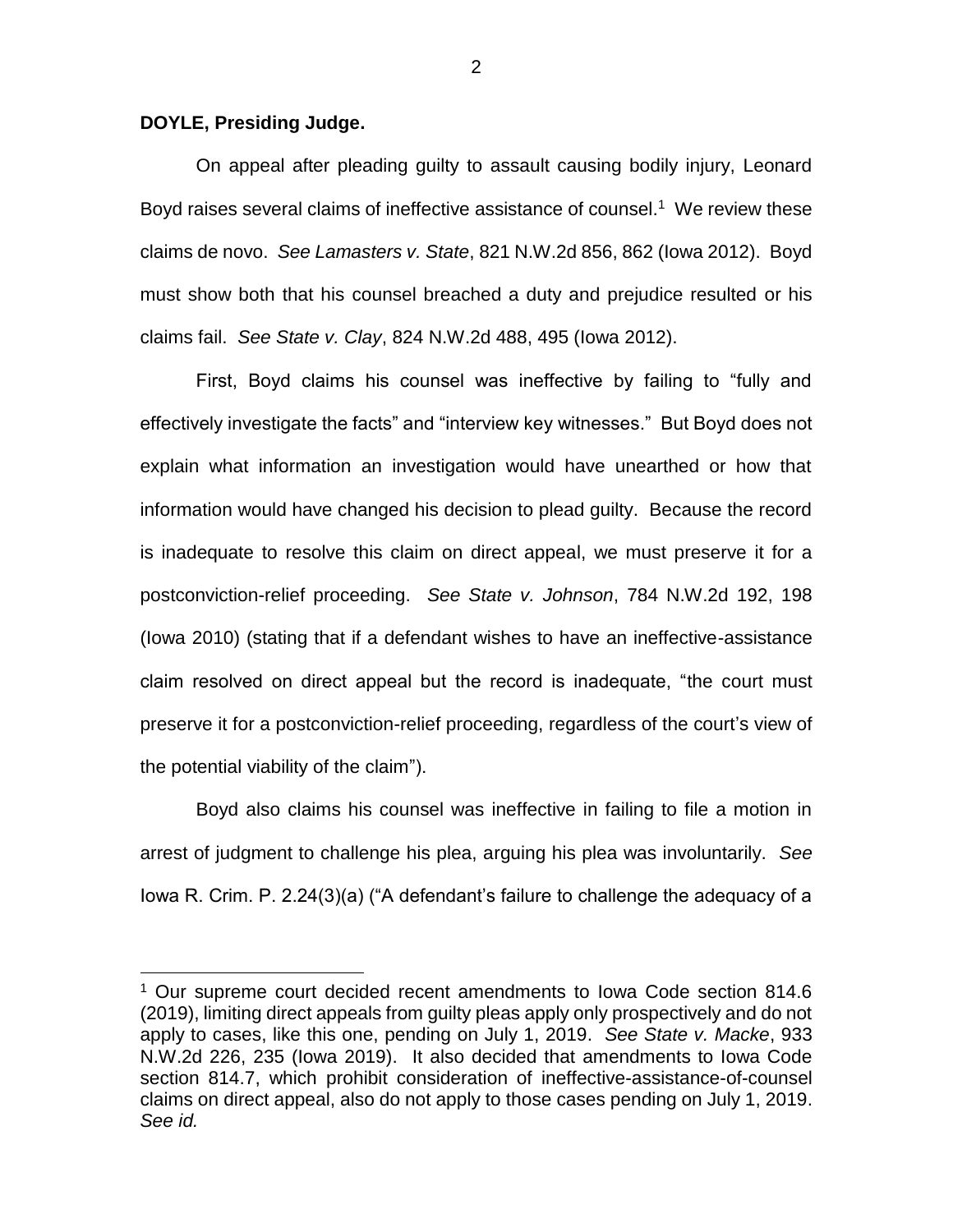guilty-plea proceeding by motion in arrest of judgment shall preclude the defendant's right to assert such challenge on appeal."); *State v. Rodriguez*, 804 N.W.2d 844, 848 (Iowa 2011) (recognizing that the failure to move in arrest of judgment does not preclude a challenge to a guilty plea on direct appeal if the failure resulted from ineffective assistance of counsel). The court must follow Iowa Rule of Criminal Procedure 2.8(2)(b) to ensure a plea is voluntary. *See State v. Kress*, 636 N.W.2d 12, 21 (Iowa 2001) ("Failure to substantially comply with rule 8(2)(b) renders the plea involuntary."). If the court failed to meet these requirements, Boyd's counsel breached a duty by remaining silent and allowing Boyd to plead guilty. *See State v. Straw*, 709 N.W.2d 128, 134 (Iowa 2006).

Boyd alleges the involuntary nature of his plea by claiming the court failed to inform him of the "maximum possible punishment" he faced for pleading guilty. Iowa R. Crim. P. 2.8(2)(b)(2). Boyd's written plea set out the relevant fines, costs, and surcharges the court would assess him. But, on top of assessing Boyd for these charges, the sentencing order notes, "If [Boyd] fails to pay the total financial obligation the obligation will be transferred for collection and an additional fee up to 25% of the financial obligation owed may be assessed." Boyd claims the court failed to inform him of the maximum possible punishment because it never advised him of the possibility of a collection fee.

The requirement that the court inform a defendant of the maximum possible punishment applies only to the direct consequences of pleading guilty—those that are definite, immediate, and largely automatic—but not to indirect and collateral consequences. *See State v. Fisher*, 877 N.W.2d 676, 683 (Iowa 2016). The collection fee is not definite, immediate, or automatic. It applies only if Boyd is

3